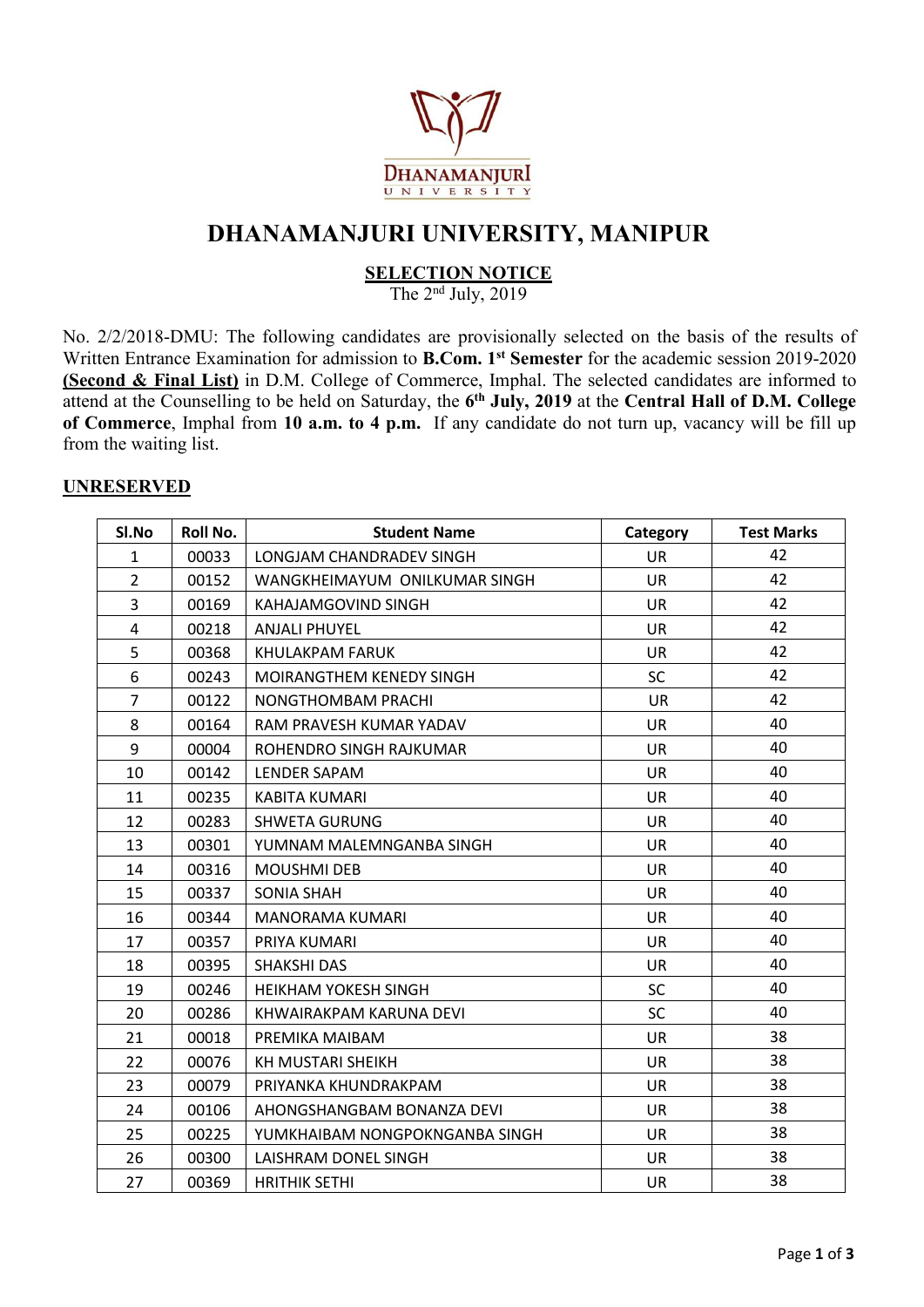| 28 | 00143 | MAYANGLAMBAM JIDAN SINGH        | <b>SC</b> | 38 |  |
|----|-------|---------------------------------|-----------|----|--|
| 29 | 00241 | NAOREM ANILKUMAR SINGH          | SC.       | 38 |  |
| 30 | 00267 | SOMNATH MUTUM                   | UR        | 36 |  |
| 31 | 00081 | RAHUL DAS                       | UR        | 36 |  |
| 32 | 00088 | KHARIBAM BINOY SINGH            | UR        | 36 |  |
| 33 | 00096 | <b>VIJAY LAXMI SINGH</b>        | UR        | 36 |  |
| 34 | 00111 | <b>REEDY KARAM</b>              | UR        | 36 |  |
| 35 | 00189 | KHUMBONGMAYUM MALEMNGANBI CHANU | UR        | 36 |  |
| 36 | 00227 | MOHAMMAD TARIQUE AZIZ           | UR        | 36 |  |

### **OBC**

| SI.No          | Roll No. | <b>Student Name</b>         | Category   | <b>Test Marks</b> |
|----------------|----------|-----------------------------|------------|-------------------|
| $\mathbf{1}$   | 00087    | <b>MUTUM SUMAN DEVI</b>     | OBC.       | 32                |
| $\overline{2}$ | 00247    | <b>MAHADESH NINGTHOUJAM</b> | <b>OBC</b> | 32                |
| 3              | 00273    | ATOM VEDASHASTRI DEVI       | OBC.       | 32                |
| 4              | 00392    | KONTHOUJAM MALESHOWRI CHANU | OBC.       | 32                |
| 5              | 00408    | PHIJAM SOPHIYA DEVI         | <b>OBC</b> | 32                |
| 6              | 00417    | NINGOMBAM S URANJIT         | <b>OBC</b> | 32                |
| 7              | 00160    | RABINA RAJKUMARI            | <b>OBC</b> | 28                |
| 8              | 00222    | LAISHRAM PORTIA DEVI        | <b>OBC</b> | 28                |
| 9              | 00348    | MD AKBAR KHAN               | <b>OBC</b> | 28                |
| 10             | 00403    | A ELIZAA CHANU              | OBC.       | 28                |
| 11             | 00332    | MALEMNGANBA MOIRANGTHEM     | OBC.       | 28                |
| 12             | 00024    | <b>SOMEN MAIBAM</b>         | <b>OBC</b> | 26                |
| 13             | 00412    | OLISH MEITANKEISHANGBAM     | OBC.       | 26                |

# **SC**

| SI.No | <b>Roll No.</b> | <b>Student Name</b>       | Category             | <b>Test Marks</b> |
|-------|-----------------|---------------------------|----------------------|-------------------|
|       | 00125           | MAYANGLAMGBAM KIHAN SINGH | JL.                  | 36                |
|       | 00244           | KHUMKCHAM MOMOKO DEVI     | $\sim$ $\sim$<br>JL. | 36                |

# **\* DERESERVED (AGAINST ST CATEGORY)**

| $Sl$ . No | Roll No. | <b>Student Name</b>     | Category | <b>Test Marks</b> |
|-----------|----------|-------------------------|----------|-------------------|
|           | 00405    | <b>VICTOR CHONGTHAM</b> | UR.      | 36                |
|           | 00058    | KONTHOUJAM PINKY DEVI   | UR.      | 34                |
|           | 00145    | NINGOMBAM BINESH SINGH  | UR.      | 34                |
| 4         | 00229    | THIYAM SHITAMBAR SINGH  | UR.      | 34                |
|           | 00230    | <b>MD MUSHARRAF</b>     | UR.      | 34                |
| 6         | 00359    | RAKESH PHEIROIJAM       | UR       | 34                |